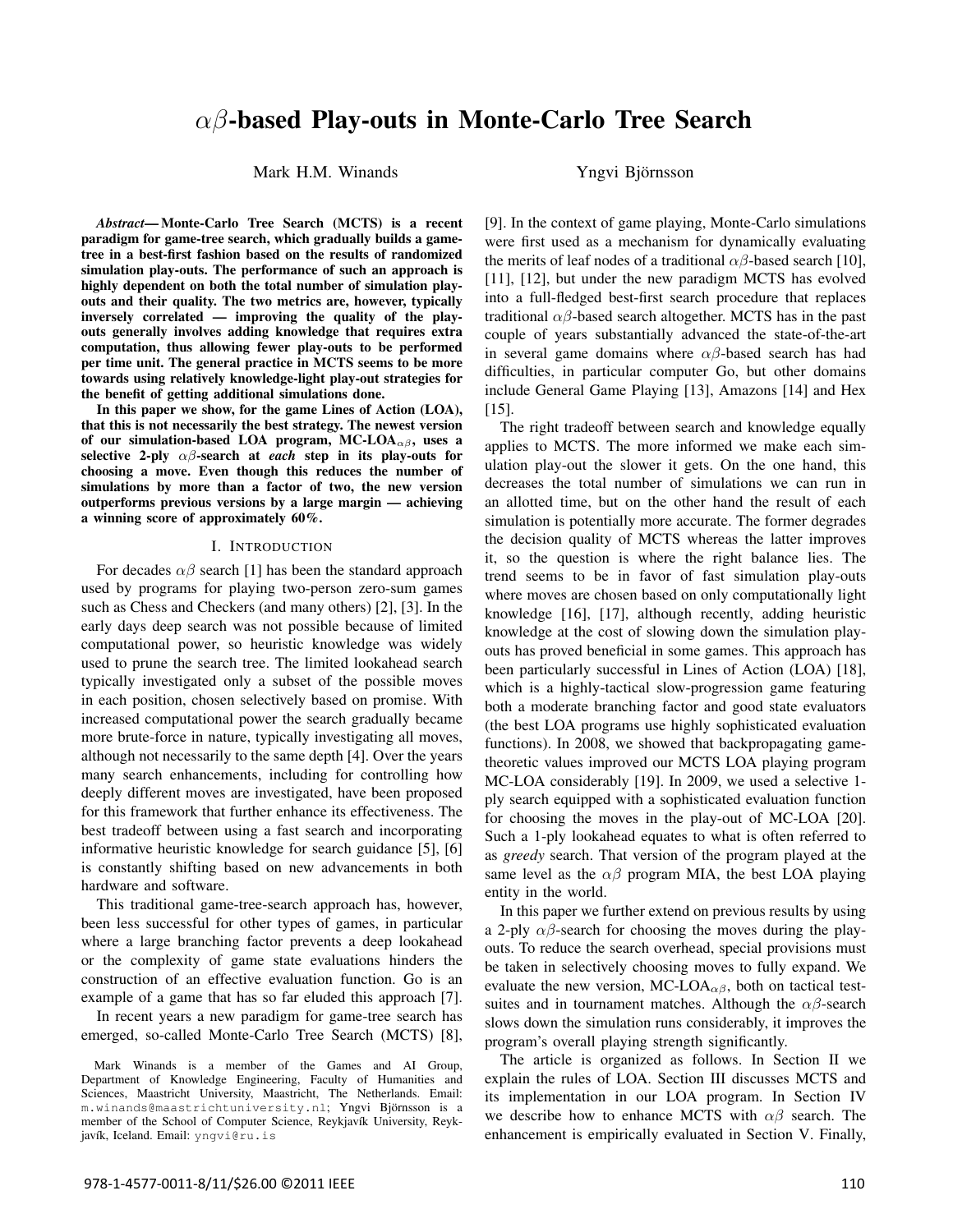

Fig. 1. (a) The initial position. (b) Example of possible moves. (c) A terminal position.

in Section VI we conclude and give an outlook on future research.

## II. LINES OF ACTION

Lines of Action (LOA) is a two-person zero-sum game with perfect information; it is a Chess-like game (i.e., with pieces that move and can be captured) played on an 8*×*8 board, albeit with a connection-based goal. LOA was invented by Claude Soucie around 1960. Sid Sackson [21] described the game in his first edition of *A Gamut of Games*. The game has over the years been played in competitions both at the Mind Games Olympiad and on various sites on the world-wide web, gathering a community of expert human players. The strongest contemporary LOA programs have reached a super-human strength [22].

LOA is played on an 8*×*8 board by two sides, Black and White. Each side has twelve (checker) pieces at its disposal. Game play is specified by the following rules: $<sup>1</sup>$ </sup>

- 1) The black pieces are placed in two rows along the top and bottom of the board, while the white pieces are placed in two files at the left and right edge of the board (see Figure  $1(a)$ ).
- 2) The players alternately move a piece, starting with Black.
- 3) A move takes place in a straight line, exactly as many squares as there are pieces of either color anywhere along the line of movement (see Figure 1(b)).
- 4) A player may jump over its own pieces.
- 5) A player may not jump over the opponent's pieces, but can capture them by landing on them.
- 6) The goal of a player is to be the first to create a configuration on the board in which all own pieces are connected in one unit. Connected pieces are on squares that are adjacent, either orthogonally or diagonally (e.g., see Figure 1(c)). A single piece is a connected unit.
- 7) In the case of simultaneous connection, the game is drawn.

<sup>1</sup>These are the rules used at the Computer Olympiads and at the MSO World Championships. In some books, magazines or tournaments, there may be a slight variation on rules 2, 7, 8, and 9.

- 8) A player that cannot move must pass.
- 9) If a position with the same player to move occurs for the third time, the game is drawn.

In Figure 1(b) the possible moves of the black piece on  $d3$ (using the same coordinate system as in Chess) are shown by arrows. The piece cannot move to f1 because its path is blocked by an opposing piece. The move to h7 is not allowed because the square is occupied by a black piece.

#### III. MONTE-CARLO TREE SEARCH

In this section we discuss how we applied MCTS in LOA so far [18]. First, Subsection III-A gives an overview of MCTS. Next, Subsection III-B explains the four MCTS steps.

# *A. Overview*

Monte-Carlo Tree Search (MCTS) [8], [9] is a best-first search method that does not require a positional evaluation function. It is based on a randomized exploration of the search space. Using the results of previous explorations, the algorithm gradually builds up a game tree in memory, and successively becomes better at accurately estimating the values of the most promising moves.

MCTS consists of four strategic steps, repeated as long as there is time left [23]. The steps, outlined in Figure 2, are as follows. (1) In the *selection step* the tree is traversed from the root node until we reach a node *E*, where we select a position that is not added to the tree yet. (2) Next, during the *play-out step* moves are played in self-play until the end of the game is reached. The result *R* of this "simulated" game is  $+1$  in case of a win for Black (the first player in LOA), 0 in case of a draw, and *−*1 in case of a win for White. (3) Subsequently, in the *expansion step* children of *E* are added to the tree. (4) Finally, in the *backpropagation step*, *R* is propagated back along the path from *E* to the root node, adding *R* to an incrementally computed result average for each move along the way. When time is up, the move played by the program is the child of the root with the highest average value (or the most frequently visited child node, or some variation thereof [23]).

MCTS is unable to *prove* the game-theoretic value. However, in the long run MCTS equipped with the UCT formula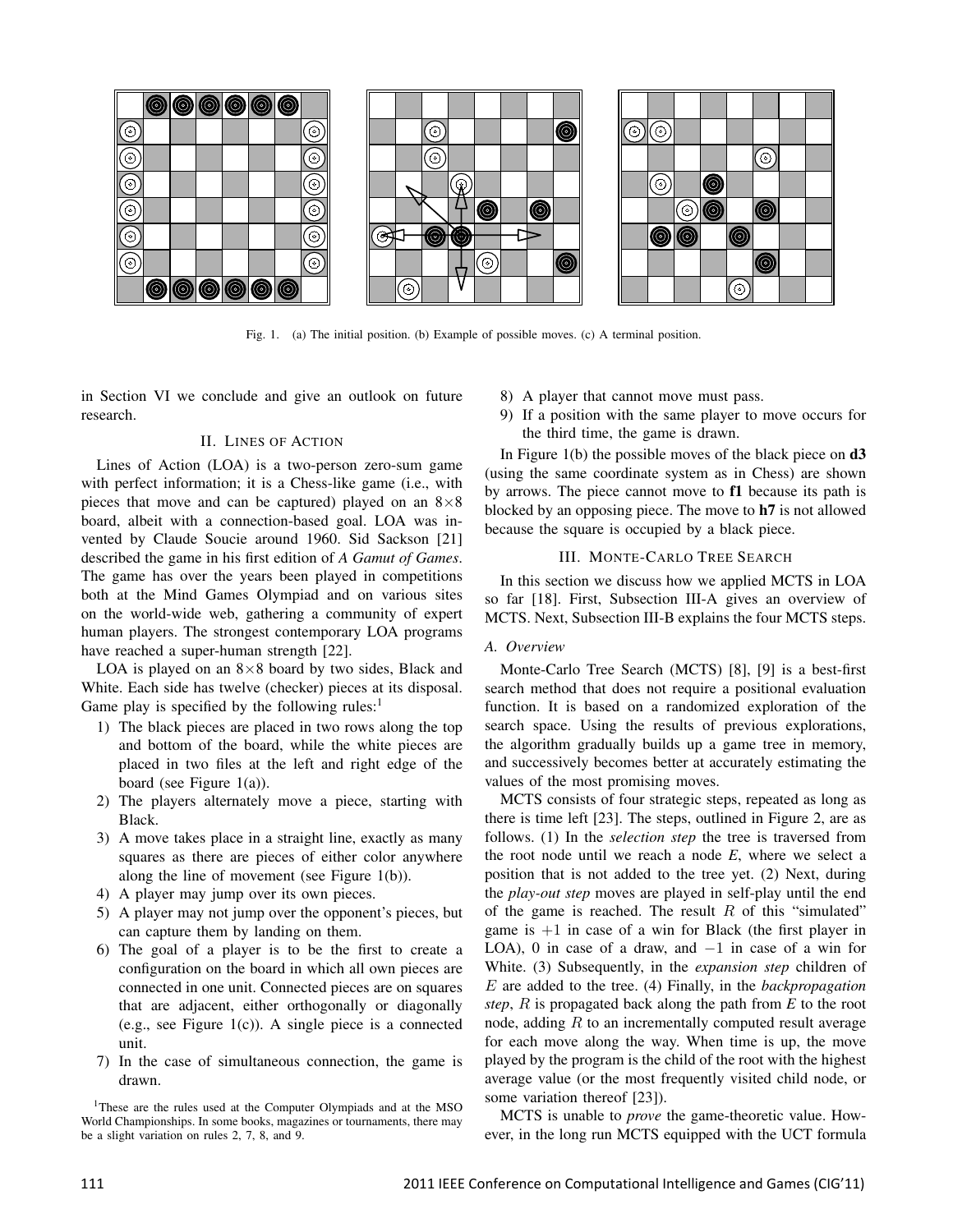

Fig. 2. Outline of Monte-Carlo Tree Search (adapted from Chaslot *et al.* [23]).

[9] *converges* to the game-theoretic value. For instance, in endgame positions in fixed termination games like Go or Amazons, MCTS is often able to find the optimal move relatively quickly [24], [25]. But in a tactical game like LOA, where the main line towards the winning position is typically narrow with many non-progressing alternatives, MCTS may often lead to an erroneous outcome because the nodes' values in the tree do not converge quickly enough to their gametheoretic value. We use therefore a newly proposed variant called Monte-Carlo Tree Search Solver (MCTS-Solver) [19] in our MC-LOA program, which is able to prove the gametheoretic value of a position. The backpropagation and selection mechanisms have been modified for this variant.

### *B. The Four Strategic Steps*

The four strategic steps of MCTS are discussed in detail below. We will clarify how each of these steps is used in our Monte-Carlo LOA program (MC-LOA).

*1) Selection:* Selection picks a child to be searched based on previous information. It controls the balance between exploitation and exploration. On the one hand, the task often consists of selecting the move that leads to the best results so far (exploitation). On the other hand, the less promising moves still must be tried, due to the uncertainty of the evaluation (exploration).

We use the UCT (Upper Confidence Bounds applied to Trees) strategy [9], enhanced with Progressive Bias (PB) [23]. PB is a technique to embed domain-knowledge bias into the UCT formula. It is e.g. successfully applied in the Go program MANGO. UCT with PB works as follows. Let *I* be the set of nodes immediately reachable from the current node *p*. The selection strategy selects the child *k* of node *p* that satisfies Formula 1:

$$
k \in argmax_{i \in I} \left( v_i + \sqrt{\frac{C \times \ln n_p}{n_i}} + \frac{W \times P_{mc}}{\sqrt{l_i + 1}} \right) , \quad (1)
$$

where  $v_i$  is the value of the node  $i$ ,  $n_i$  is the visit count of  $i$ , and  $n_p$  is the visit count of  $p$ .  $C$  is a coefficient, which can be tuned experimentally.  $\frac{W \times P_{mc}}{l_i+1}$  is the PB part of the formula. *W* is a constant, which is set manually (here  $W = 10$ ).  $P_{mc}$ is the *transition probability* of a move category *mc* [26]. Instead of dividing the PB part by the visit count  $n_i$  as done instead of dividing the FB part by the visit count  $n_i$  as done<br>originally [23], it is here divided divide it by  $\sqrt{l_i+1}$ , where  $l_i$  is the number of losses [18]. In this approach, nodes that do not perform well are not biased too long, whereas nodes that continue to have a high score, continue to be biased (cf. [27]).

For each move category (e.g., capture, blocking) the probability that a move belonging to that category will be played is determined. The probability is called the *transition probability*. This statistic is obtained from game records of matches played by expert players. The transition probability for a move category *mc* is calculated as follows:

$$
P_{mc} = \frac{n_{played(mc)}}{n_{available(mc)}}
$$
 (2)

where  $n_{played(mc)}$  is the number of game positions in which a move belonging to category *mc* was played, and  $n_{available(mc)}$  is the number of positions in which moves belonging to category *mc* were available.

The move categories of our MC-LOA program are similar to the ones used in the Realization-Probability Search of the program MIA [28]. They are used in the following way. First, we classify moves as captures or non-captures. Next, moves are further subclassified based on the origin and destination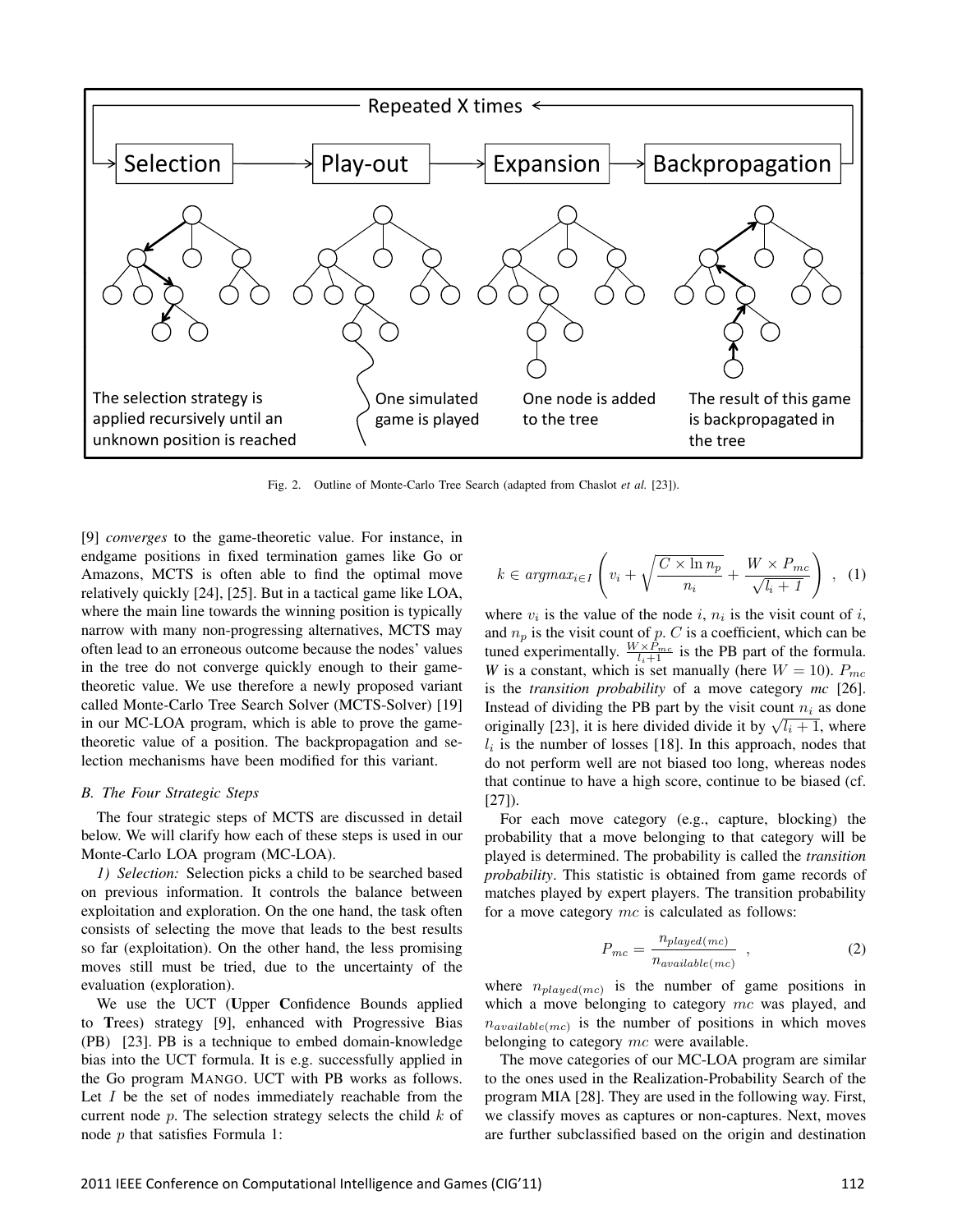squares. The board is divided into five different regions: the corners, the  $8 \times 8$  outer rim (except corners), the  $6 \times 6$ inner rim, the  $4 \times 4$  inner rim, and the central  $2 \times 2$  board. Finally, moves are further classified based on the number of squares traveled away from or towards the center-of-mass. In total 277 move categories can occur according to this classification.

The aforementioned selection strategy is only applied in nodes with visit count higher than a certain threshold *T* (here 5) [8]. If the node has been visited fewer times than this threshold, the next move is selected according to the Corrective strategy [20]. The move categories together with their transition probabilities are used to select the moves pseudo-randomly. We use the MIA 4.5 evaluation function [29] to further bias the move selection towards minimizing the risk of choosing an obviously bad move. This is done in the following way. First, we evaluate the position for which we are choosing a move. Next, we generate the moves and scan them to get their weights. If the move leads to a successor which has a lower evaluation score than its parent, we set the weight of a move to a preset minimum value (close to zero).

One additional improvement is to perform a 1-ply lookahead at leaf nodes (i.e., where the visit count equals one) [19]. We check whether they lead to a direct win for the player to move. If there is such a move, we can skip the playout, label the node as a win, and start the back-propagation step. If it were not for such a lookahead, it could take many simulations before a child leading to a mate-in-one is selected and the node proven.

*2) Play-out:* The play-out step begins when we enter a position that is not a part of the tree yet. Moves are selected in self-play until the end of the game. This task might consist of playing plain random moves or – better – pseudorandom moves chosen according to a *simulation strategy*. Good simulation strategies have the potential to improve the level of play significantly [16]. The main idea is to play interesting moves according to heuristic knowledge.

In MC-LOA the following strategy is implemented [20]. At the first position entered in the play-out step, the Corrective strategy is applied. For the remainder of the play-out the Greedy strategy is applied [20]. In this strategy the MIA 4.5 evaluation function is more directly applied for selecting moves: the move leading to the position with the highest evaluation score is selected. However, because evaluating every move is time consuming, we evaluate only moves that have a good potential for being the best. For this strategy it means that only the *k*-best moves according to their transition probabilities are fully evaluated. When a move leads to a position with an evaluation over a preset threshold (i.e., 700 points [20]), the play-out is stopped and scored as a win. The remaining moves, which are not heuristically evaluated, are checked for a mate. Finally, if a selected move would lead to a position where heuristic evaluation function gives a value below a mirror threshold (i.e., *−*700 points); the play-out is scored as a loss.

*3) Expansion:* Expansion is the strategic task that decides whether nodes will be added to the tree. Here, we apply a simple rule: one node is added per simulated game [8]. The added leaf node *L* corresponds to the first position encountered during the traversal that was not already stored.

*4) Backpropagation:* Backpropagation is the procedure that propagates the *result* of a simulated game *k* back from the leaf node *L*, through the previously traversed node, all the way up to the root. The result is scored positively  $(R_k = +1)$ if the game is won, and negatively  $(R_k = -1)$  if the game is lost. Draws lead to a result  $R_k = 0$ . A *backpropagation strategy* is applied to the *value v<sup>L</sup>* of a node. Here, it is computed by taking the average of the results of all simulated games made through this node [8], i.e.,  $v_L = (\sum_k R_k)/n_L$ .

In addition to backpropagating the values *{*1,0,*−*1*}*, gametheoretic values *∞* or *−∞* can be propagated [19]. The search assigns *∞* or *−∞* to a won or lost terminal position for the player to move in the tree, respectively. Backpropagating proven values in the tree is performed similar to regular negamax. Assume a simulation is run that ends in the gametree at a node with a proven game-theoretic value. When backing such a proven value up the tree, there are several cases to consider. First, if the selected move (child) of a node returns  $\infty$ , the node is a win. That is, to prove that a node is a win, it suffices to prove that one child of that node is a win. Second, in the case that the selected child of a node returns *−∞*, all the node's children must be checked. Now one of two possibilities can occur. Either all have values of *−∞*, in which case the node is a loss. That is, to prove that a node is a loss, we must prove that all its children lead to a loss. Alternatively, one or more children of the node have a non-loss value, in which case we cannot prove the loss. The value the simulation is backing up is and remains a loss, however, it is not proven in the current position. Therefore, we still back up a loss value, but not a proven one. That is, *−*1 is now backpropagated. The node will thus simply be updated according to the regular backpropagation strategy for non-proven nodes as described previously.

# IV. *αβ* SEARCH IN THE PLAY-OUT STEP

In most abstract board games there is a delicate tradeoff between search and knowledge, as has been studied for  $αβ$  search [5], [6], including in LOA [22]. There is also such a tradeoff in MCTS. Adding heuristic knowledge to the play-off strategy increases the accuracy and reliability of each play-out. However, if the heuristic knowledge is too computationally expensive, the number of play-outs per second decreases, offsetting the benefits [30]. For MCTS a consensus until recently seemed to be that the most beneficial tradeoff is achieved by choosing the moves in the play-outs based on some computationally light knowledge [16], [17]. However, in MC-LOA [18] choosing a move based on a selective 1-ply search equipped with a static evaluation function (i.e., the Greedy strategy) was shown to perform better than drawing the moves based only on light knowledge items (i.e., the move categories). Moreover, Lorentz [31] improved his MCTS program for the of Havannah by checking in the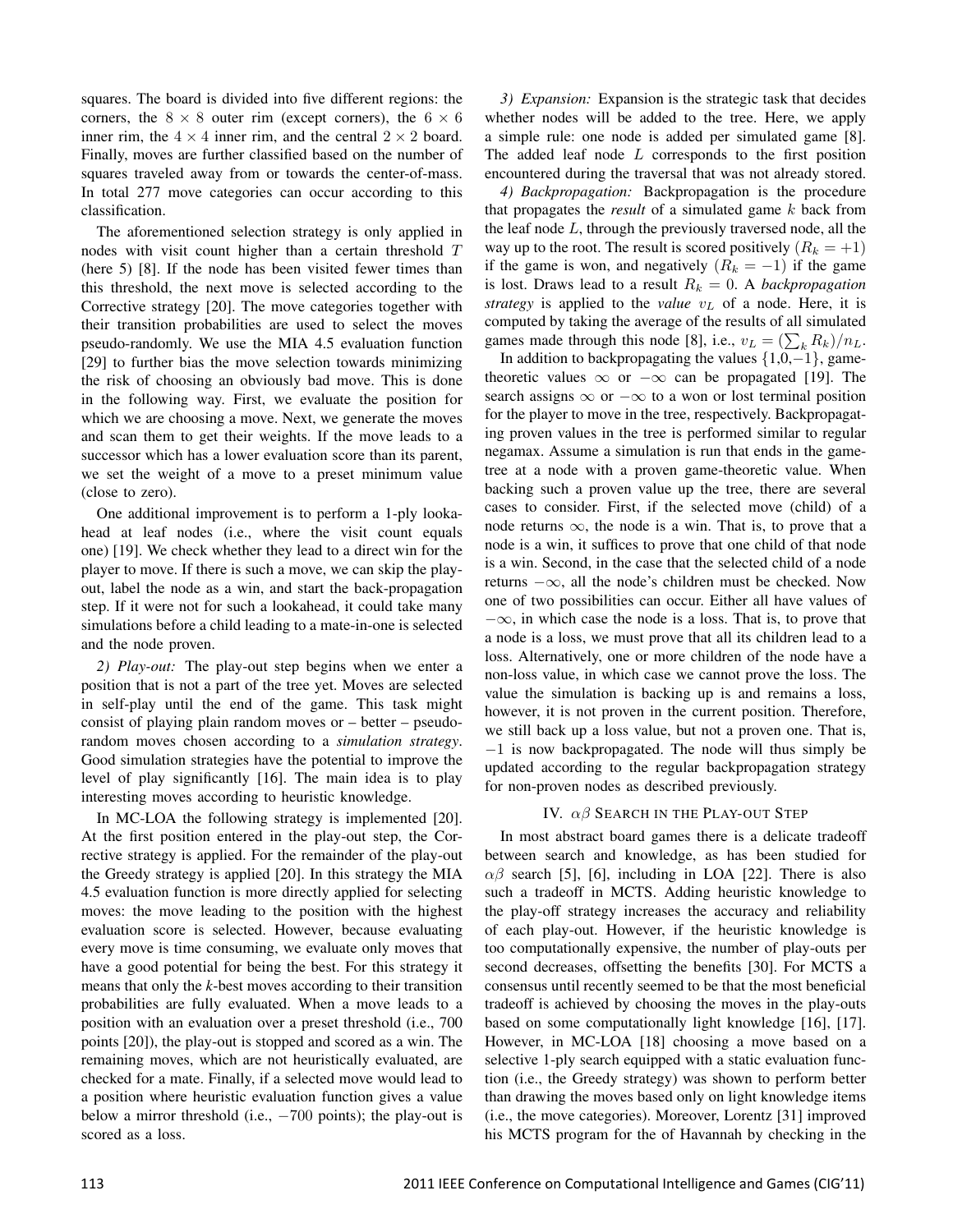beginning of the play-out whether the opponent has a mate in one.

In here we move even further in this direction, now proposing to apply a 2-ply selective minimax-based search to choose the moves in the play-out step. However, to reduce the computational overhead we do this selectively, by fully evaluating only the first 7 moves at the root node and by looking at only the first 5 moves at the second ply. This specific configuration was obtained by trial-and-error. We observed that the playing strength of MC-LOA drops significantly if the number of moves to be considered is set too high. Next, at the root of the search we additionally check all moves for a terminal condition, that is, if they lead to an immediate win. The  $\alpha\beta$  mechanism [1] is applied to prune the branches irrelevant for the search tree. The pseudo-code for this selective search is depicted in Figure 3. It is called on each turn in a play-out to decide on the move to play; the move at the root of the *sab* search that leads to the best search value is chosen (details not shown). The code is a regular (fail-soft)  $\alpha\beta$  search augmented such that: a) only the first  $x$  moves are fully explored by the search; (b) the next *y* moves are checked for a terminal condition only; (c) the remaining moves are ignored altogether. The arrays *n eval* and *n look*, indexed by the search ply, are used to decide how many moves fall into each category.

The success of  $\alpha\beta$  search is strongly dependent on the move ordering [32]. In the 2-ply search, we always first try two killer moves [33]. These are the last two moves that were best, or at least caused a cutoff, at the given depth. Moreover, if the 2-ply search is completed, we store the killer moves for that specific level in the play-out. In such a way there are always killer moves available for the  $\alpha\beta$ -search. Next, the move categories (III-B.1) together with their weights are used to order the remaining moves. The details of the move ordering are not shown in the aforementioned pseudo-code, but rather abstracted away in the *getMoves* method. Finally, we use an aspiration window [32] when invoking the search to prune even more branches. The window is based on the thresholds configuration *−*600 and 600 that are used to stop the play-out. $2$ 

In the early game, the default version of MC-LOA runs at 5,100 sps (simulations per second) on a AMD Opteron 2.2 GHz, while the version equipped with  $\alpha\beta$ -search runs at 2,200 sps. If we consider the fact that LOA has an average branching of 30, a decrease of a factor 2.3 in sps is quite reasonable. Finally, we remark that if we would not have included killer moves in the  $\alpha\beta$ -search, the program would have slowed down by additional 10%.

## V. EXPERIMENTS

In this section we evaluate empirically the addition of a 2 ply  $\alpha\beta$  search in the play-out step of MC-LOA, via self-play and against the world's strongest *αβ*-based LOA program MIA 4.5. The tactical performance on endgame positions is

```
// At first ply, fully evaluate first 7 moves,
// and check all remaining ones for a terminal
// cond. At second ply, fully evaluate first
// 5 moves, and do not check any additional
// moves for a terminal condition.
n<sup>[]</sup> = { 7, 5 };
n\_look[] = { INF, 0 };sab( pos, ply, d, alpha, beta )
{
   if ( d \le 0 || pos.isTerminal( ) ) {
      return pos.evaluate( );
   }
  best = alpha;stop = false;
  n = pos.getMoves( moves ) ;
   for ( i = 0; i < n && !stop; +i ) {
      v = \text{best};
      pos.make( moves[i] );
      if ( i < n_eval[ply] ) {
         // Search and evaluate move.
         v = -sab(pos, ply+1, d-1, -beta, -best);}
      else if (i < n_eval[ply]+n_look[ply]) {
         // Check whether a move leads to an
         // immediate terminal position, in
         // particular a winning one, which
         // causes a cutoff.
         if ( pos.isTerminal( ) ) {
            v = pos.evaluate( );
         }
      }
      else {
       // Do not explore more moves.
         stop = true;
      }
      pos.unmake( moves[i] );
      if (v > best) {
         best = v;if ( best >= beta ) {
            stop = true; // cutoff
         }
      }
   }
   return best;
}
```
Fig. 3. Pseudo code for  $\alpha\beta$  based move selection in the play-outs

evaluated as well. We refer to the  $\alpha\beta$ -based MCTS player as  $MC\text{-}LOA_{\alpha\beta}$ . All experiments in this section were performed on an AMD Opteron 2.2 GHz computer.

This remainder of this section is organized as follows. First, we briefly explain MIA in Subsection V-A. Next, we match MIA, MC-LOA, and MC-LOA<sub> $\alpha\beta$ </sub> in a round-robin tournament in Subsection V-B. Finally, in Subsection V-C we evaluate the tactical strength of MC-LOA<sub> $\alpha\beta$ </sub>.

## *A. MIA (Maastricht In Action)*

MIA is a world-class LOA program, which won the LOA tournament at the eighth (2003), ninth (2004), eleventh (2006) and fourteenth (2009) Computer Olympiad. Over its lifespan of 10 years it has gradually been improved and has for years now been generally accepted as the best

<sup>2</sup>These values are more tight as in the default MC-LOA (i.e., *<sup>−</sup>*<sup>700</sup> and 700), but do not affect the strength of the program (cf. [20]).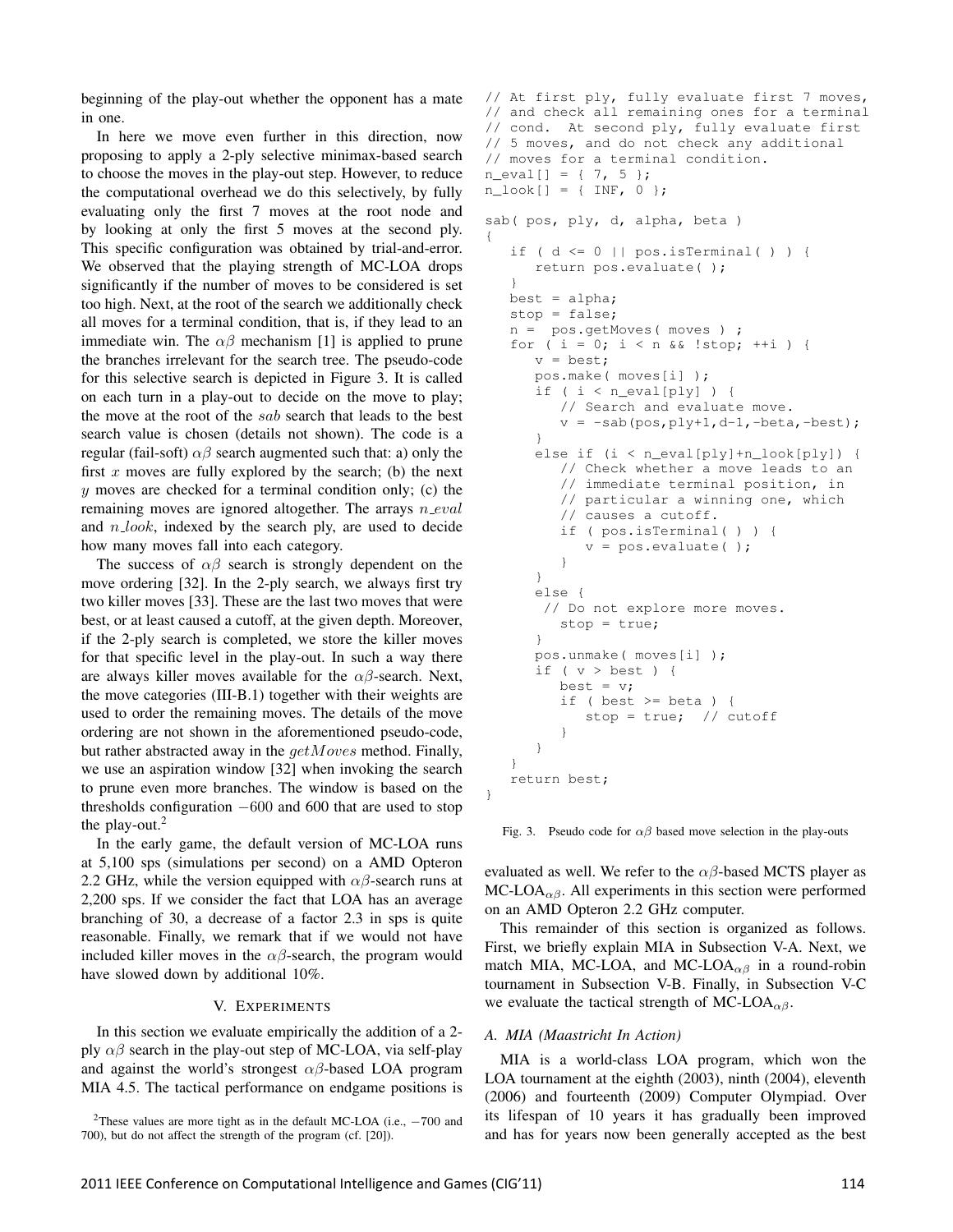LOA-playing entity in the world. All our experiments were performed using the latest version of the program, called MIA 4.5. The program is written in Java.<sup>3</sup>

MIA performs an  $\alpha\beta$  depth-first iterative-deepening search in the Enhanced-Realization-Probability-Search (ERPS) framework [28]. A *two-deep* transposition table [34] is applied to prune a subtree or to narrow the *αβ* window. At all interior nodes that are more than 2 plies away from the leaves, it generates all moves to perform Enhanced Transposition Cutoffs (ETC) [35]. Next, a null-move [36] is performed adaptively [37]. Then, an enhanced multi-cut is applied [38], [39]. For move ordering, the move stored in the transposition table (if applicable) is always tried first, followed by two killer moves [33]. These are the last two moves that were best, or at least caused a cutoff, at the given depth. Thereafter follow: (1) capture moves going to the inner area (the central  $4 \times 4$  board) and (2) capture moves going to the middle area (the  $6 \times 6$  rim). All the remaining moves are ordered decreasingly according to the relative history heuristic [40]. At the leaf nodes of the regular search, a quiescence search is performed to get more accurate evaluations.

#### *B. Round-Robin Experiments*

In the first set of experiments we quantify the performance of MIA, MC-LOA, and MC-LOA*αβ* in three round-robin tournaments with each a thinking time of 1, 5, and 30 seconds per move. To determine the relative playing strength of two programs we play a match between them consisting of many games (to establish a statistical significance). In the following experiments each match data point represents the result of 1,000 games, with both colors played equally. A standardized set of 100 3-ply starting positions [22] is used, with a small random factor in the evaluation function preventing games from being repeated.

TABLE I 1 SECOND PER MOVE TOURNAMENT RESULTS (WIN %). EACH DATA POINT IS BASED ON A 1000-GAME MATCH.

|                                                         | MIA 4.5       | MC-LOA                   | $MC\text{-LOA}_{\alpha\beta}$ |
|---------------------------------------------------------|---------------|--------------------------|-------------------------------|
| MIA 4.5                                                 | ٠             | $55.40 \pm 3.1$          | $55.20 + 3.1$                 |
| MC-LOA                                                  | $44.60 + 3.1$ | $\overline{\phantom{0}}$ | $56.60 \pm 3.1$               |
| MC-LOA <sub><math>\alpha</math><math>\beta</math></sub> | $44.80 + 3.1$ | $43.40 \pm 3.1$          | ٠                             |

| TABLE II                                                 |  |  |  |  |
|----------------------------------------------------------|--|--|--|--|
| 5 SECONDS PER MOVE TOURNAMENT RESULTS (WIN %). EACH DATA |  |  |  |  |
| POINT IS BASED ON A 1000-GAME MATCH.                     |  |  |  |  |

|                               | MIA 4.5                  | MC-LOA        | $MC\text{-LOA}_{\alpha\beta}$ |
|-------------------------------|--------------------------|---------------|-------------------------------|
| MIA 4.5                       | $\overline{\phantom{a}}$ | $47.85 + 3.1$ | $42.40 \pm 3.1$               |
| MC-LOA                        | $52.15 + 3.1$            |               | $47.35 + 3.1$                 |
| $MC\text{-LOA}_{\alpha\beta}$ | $57.60 \pm 3.1$          | $52.65 + 3.1$ | -                             |

<sup>3</sup>A Java program executable and test sets can be found at: http:// www.personeel.unimaas.nl/m-winands/loa/.

TABLE III

30 SECONDS PER MOVE TOURNAMENT RESULTS (WIN %). EACH DATA POINT IS BASED ON A 1000-GAME MATCH.

|                                                         | $MIA$ 4.5       | MC-LOA                   | $MC\text{-LOA}_{\alpha\beta}$ |
|---------------------------------------------------------|-----------------|--------------------------|-------------------------------|
| MIA 4.5                                                 | $\sim$          | $50.95 + 3.1$            | $40.15 + 3.0$                 |
| MC-LOA                                                  | $49.05 + 3.1$   | $\overline{\phantom{a}}$ | $40.55 + 3.0$                 |
| MC-LOA <sub><math>\alpha</math><math>\beta</math></sub> | $59.85 \pm 3.0$ | $59.45 + 3.0$            | $\overline{\phantom{a}}$      |

In Tables I, II, and III the results of the tournaments are given for searches with a thinking time of 1, 5, and 30 seconds per move, respectively. Both the winning percentage and a 95% confidence interval (using a standard two-tailed Student's *t*-test) are given for each data point. In Table I, we see that for a short time setting MC-LOA<sub> $\alpha\beta$ </sub> is weaker than MIA or MC-LOA. However, as the time controls increase the relative performance of MC-LOA<sub> $\alpha\beta$ </sub> increases. Table II shows that for 5 seconds per move MC-LOA<sub> $\alpha\beta$ </sub> plays on equal footing with MC-LOA, and defeats MIA in approximately 58% of the games. For 30 seconds per move, Table III shows that the performance gap widens even further, with MC-LOA $_{\alpha\beta}$  wining against MIA and MC-LOA almost 60% of the games. MC-LOA, on the other hand, is not able to gain from the increased time controls, still having a winning percentage around 50% against MIA on both the 5 and 30 second setting. With increased time controls the more accurate play-outs of MC-LOA<sub> $\alpha\beta$ </sub> do more than outweigh the computational overhead involved. Although MC-LOA*αβ* generates on average around 2.3 times fewer simulations than MC-LOA, it still performs much better. With future increases in hardware speed the result suggests that this tradeoff will even further bias in MC-LOA*αβ*'s favor.

Based on the results we may conclude the following. (1) Given sufficient time per move, performing small *αβ* guided play-offs offers a better tradeoff in LOA, thus further improving MCTS-based programs. (2) MCTS using such an enhancement convincingly outperforms even the best *αβ*based programs in LOA.

## *C. Tactical strength of MC-LOAαβ*

In [18], it was shown that the  $\alpha\beta$  search of MIA was more than 10 times quicker in solving endgame positions than the MCTS search of MC-LOA. In the next series of experiments we investigate whether adding  $\alpha\beta$  in the playout step would improve the tactical strength of MC-LOA. The tactical performance of MC-LOA<sub> $\alpha\beta$ </sub> was contrasted to that of MC-LOA. We measure the effort it takes the programs to solve selected endgame positions in terms of both nodes and CPU time. For MC-LOA, all children at a leaf node evaluated for the termination condition during the search are counted (see Subsection III-B.1). The maximum number of nodes the programs are allowed to search on each problem is 20,000,000. The test set consists of 488 forced-win LOA positions.<sup>4</sup>

<sup>4</sup>The test set is available at www.personeel.unimaas.nl/ m-winands/loa/tscg2002a.zip.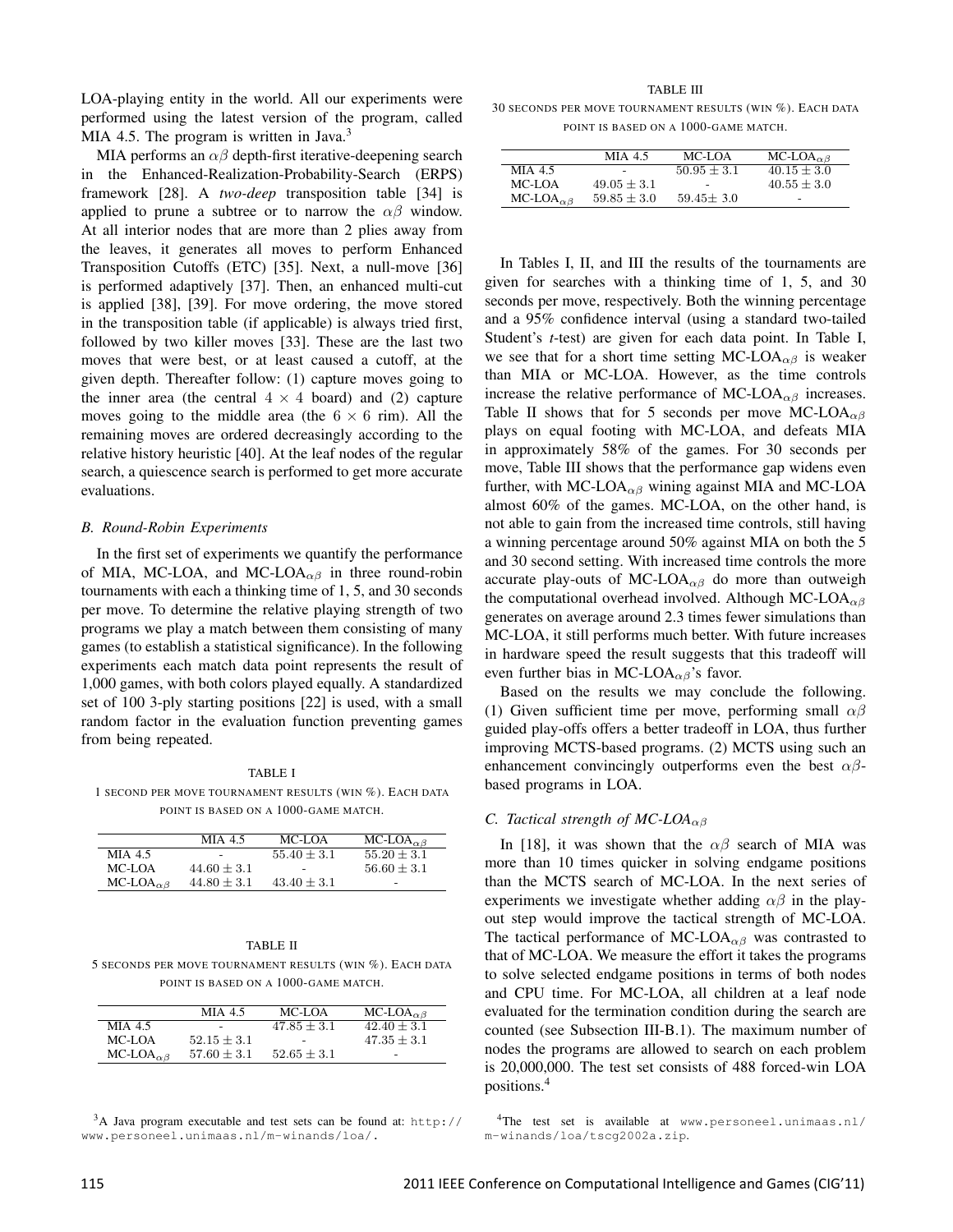Table IV presents the results. The second column shows that MC-LOA<sub> $\alpha\beta$ </sub> was able to solve 3 more positions than MC-LOA. In the third and fourth column the number of nodes and the time consumed are given for the subset of 373 positions that both programs were able to solve. We observe that the performance of MC-LOA<sub> $\alpha\beta$ </sub> compared to MC-LOA is somewhat disappointing. MC-LOA*αβ* explores approximately 5% more nodes and consumes almost 20% more CPU time than MC-LOA. From this result it is clear that the improved strength of the MC-LOA<sub> $\alpha\beta$ </sub> is not because of improved endgame play, which in LOA is typically the most tactical phase of the game. The improved playing strength seems more likely to be a result of improved positional play in the opening and middle game.

TABLE IV

COMPARING THE SEARCH ALGORITHMS ON 488 TEST POSITIONS

|                               | Algorithm $\#$ of positions solved | 373 positions |                  |
|-------------------------------|------------------------------------|---------------|------------------|
|                               | (out of $488$ )                    | Total nodes   | Total time (ms.) |
| $MC\text{-LOA}_{\alpha\beta}$ | 391                                | 884, 503, 705 | 4,877,737        |
| $MC-I$ $OA$                   | 388                                | 846,007,567   | 4,106,377        |

#### VI. CONCLUSION AND FUTURE RESEARCH

In this paper we described the application of  $\alpha\beta$  search in the LOA-playing MCTS program MC-LOA. The new version, MC-LOA<sub> $\alpha\beta$ </sub>, applies a selective 2-ply  $\alpha\beta$  search to choose the moves during the play-out. This  $\alpha\beta$  search uses enhancements such as killer moves and aspiration windows to reduce the overhead.

Round-robin experiments against MIA and MC-LOA revealed that MC-LOA<sub> $\alpha\beta$ </sub> performed better with increasing search time. For example, at a time setting of 30 seconds a move, MC-LOA $_{\alpha\beta}$  was able to defeat both opponents in approximately 60% of the games. On a test set of 488 LOA endgame positions MC-LOA*αβ* did not perform better in solving them than MC-LOA. This experiment suggests that the improvement in playing strength is due to better positional play in the opening and middle game, rather than improved tactical abilities in the endgame phase.

The main conclusion is that given sufficient time per move performing small  $\alpha\beta$  searches in the play-out can improve the performance of a MCTS program significantly. We only experimented with this approach in the game of LOA, however, as there is nothing explicitly game specific with the approach, we believe that similar trends could also be seen in many other games. The exact tradeoff between search and knowledge will though differ from one game to the next (and from one program to another). For example, in our test domain the overhead of performing a 3-ply (or more) *αβ* search decreased the strength of MC-LOA<sub>*αβ*</sub> drastically. This clear phase transition between 2- and 3-ply search is though not unlikely to shift with further advancements in both hardware and software. For example, with the advance of multi-core machines many more simulations are possible than before, potentially reaching the point of diminishing returns, in which case one avenue of further improvements would be through more knowledge-rich simulations. As future work we plan to investigate such issues as well as experimenting with alternative game domains.

#### ACKNOWLEDGMENTS

This research is financed by the Netherlands Organisation for Scientific Research in the framework of the project COM-PARISON AND DEVELOPMENT OF TECHNIQUES FOR EM-BEDDING SEARCH-CONTROL KNOWLEDGE INTO MONTE-CARLO TREE SEARCH, grant number 040.11.203, as well as the Icelandic Centre for Research (RANNIS).

#### **REFERENCES**

- [1] D. E. Knuth and R. W. Moore, "An analysis of alpha-beta pruning," *Artificial Intelligence*, vol. 6, no. 4, pp. 293–326, 1975.
- [2] F. Hsu, *Behind Deep Blue: Building the Computer that Defeated the World Chess Champion*. Princeton, NJ, USA: Princeton University Press, 2002.
- [3] J. Schaeffer, *One Jump Ahead: Computer Perfection at Checkers*, 2nd ed. New York, NY, USA: Springer, 2009.
- [4] T. A. Marsland and Y. Björnsson, "Variable-depth search," in *Advances in Computer Games 9*, H. J. van den Herik and B. Monien, Eds. Universiteit Maastricht, Maastricht, The Netherlands, 2001, pp. 9–24.
- [5] H. J. Berliner, G. Goetsch, M. S. Campbell, and C. Ebeling, "Measuring the performance potential of chess programs," *Artificial Intelligence*, vol. 43, no. 1, pp. 7–20, 1990.
- [6] A. Junghanns and J. Schaeffer, "Search versus knowledge in gameplaying programs revisited," in *IJCAI-97*, 1997, pp. 692–697.
- [7] M. Müller, "Computer Go," Artificial Intelligence, vol. 134, no. 1-2, pp. 145–179, 2002.
- [8] R. Coulom, "Efficient selectivity and backup operators in Monte-Carlo tree search," in *Computers and Games (CG 2006)*, ser. Lecture Notes in Computer Science (LNCS), H. J. van den Herik, P. Ciancarini, and H. H. L. M. Donkers, Eds., vol. 4630. Berlin Heidelberg, Germany: Springer-Verlag, 2007, pp. 72–83.
- [9] L. Kocsis and C. Szepesvári, "Bandit Based Monte-Carlo Planning," in *Machine Learning: ECML 2006*, ser. Lecture Notes in Artificial Intelligence, J. Furnkranz, T. Scheffer, and M. Spiliopoulou, Eds., vol. ¨ 4212, 2006, pp. 282–293.
- [10] B. Abramson, "Expected-outcome: A general model of static evaluation," *IEEE Transactions on Pattern Analysis and Machine Intelligence*, vol. 12, no. 2, pp. 182–193, 1990.
- [11] B. Bouzy and B. Helmstetter, "Monte-Carlo Go Developments," in *Advances in Computer Games 10: Many Games, Many Challenges*, H. J. van den Herik, H. Iida, and E. A. Heinz, Eds. Kluwer Academic Publishers, Boston, MA, USA, 2003, pp. 159–174.
- [12] B. Brügmann, "Monte Carlo Go," Physics Department, Syracuse University, Tech. Rep., 1993.
- [13] H. Finnsson and Y. Björnsson, "Simulation-based approach to General Game Playing," in *Proceedings of the Twenty-Third AAAI Conference on Artificial Intelligence, AAAI 2008*, D. Fox and C. Gomes, Eds. AAAI Press, 2008, pp. 259–264.
- [14] R. J. Lorentz, "Amazons discover Monte-Carlo," in *Computers and Games (CG 2008)*, ser. Lecture Notes in Computer Science (LNCS), H. J. van den Herik, X. Xu, Z. Ma, and M. H. M. Winands, Eds., vol. 5131. Berlin Heidelberg, Germany: Springer, 2008, pp. 13–24.
- [15] B. Arneson, R. B. Hayward, and P. Henderson, "Monte Carlo Tree Search in Hex," *IEEE Transactions on Computational Intelligence and AI in Games*, vol. 2, no. 4, pp. 251–258, 2010.
- [16] S. Gelly and D. Silver, "Combining online and offline knowledge in UCT," in *Proceedings of the International Conference on Machine Learning (ICML)*, Z. Ghahramani, Ed. ACM, 2007, pp. 273–280.
- [17] K.-H. Chen and P. Zhang, "Monte-Carlo Go with knowledge-guided simulations," *ICGA Journal*, vol. 31, no. 2, pp. 67–76, 2008.
- [18] M. H. M. Winands, Y. Björnsson, and J.-T. Saito, "Monte Carlo Tree Search in Lines of Action," *IEEE Transactions on Computational Intelligence and AI in Games*, vol. 2, no. 4, pp. 239–250, 2010.